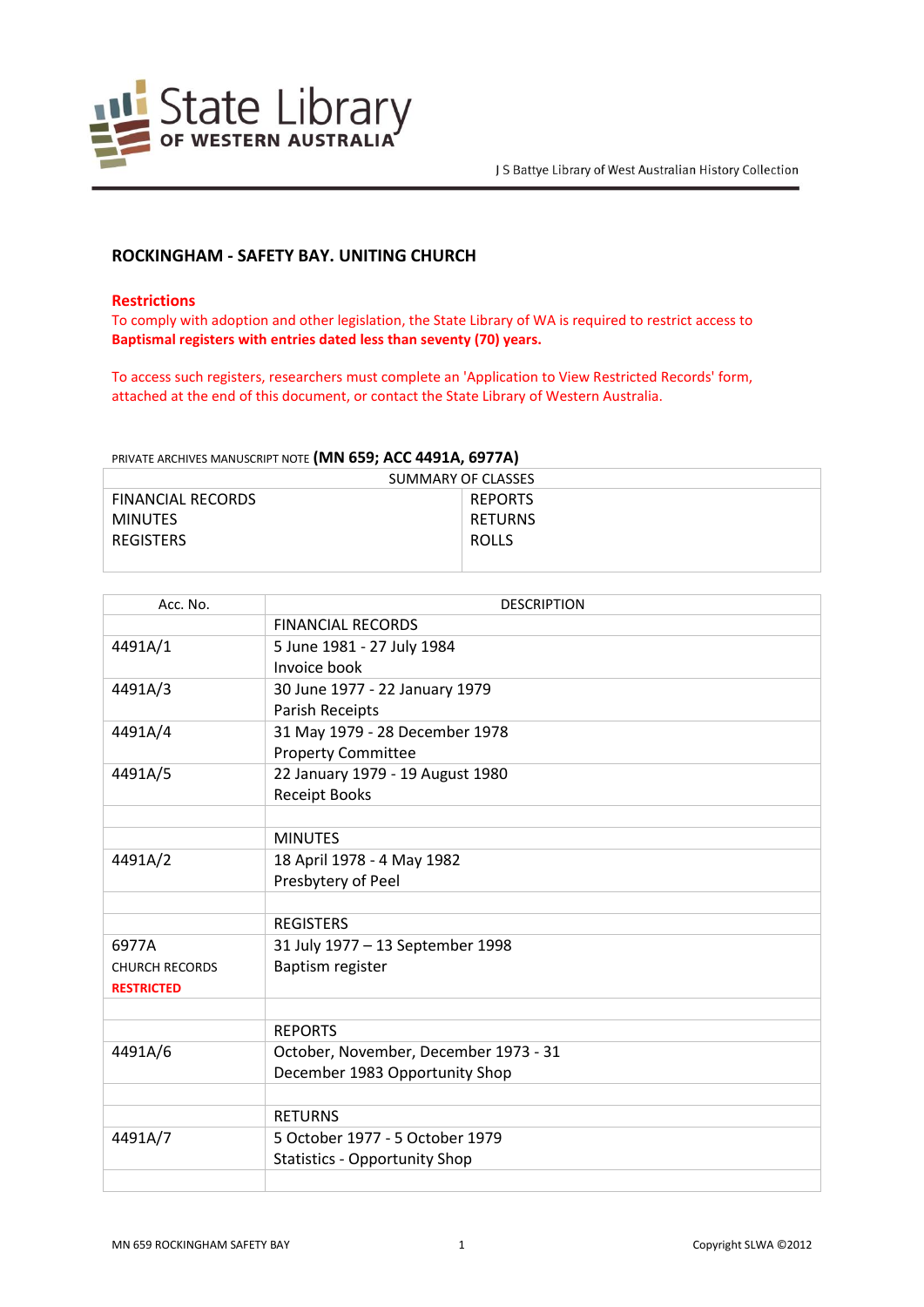

J S Battye Library of West Australian History Collection

|         | <b>ROLLS</b>                            |
|---------|-----------------------------------------|
| 4491A/8 | 1978                                    |
|         | Confirmed Baptised and Adherent Members |

Holdings = 5 cm

## *Copyright Restrictions*

*The Commonwealth Copyright Act 1968 regulates copying of unpublished material. It is the user's legal obligation to determine and satisfy copyright.*